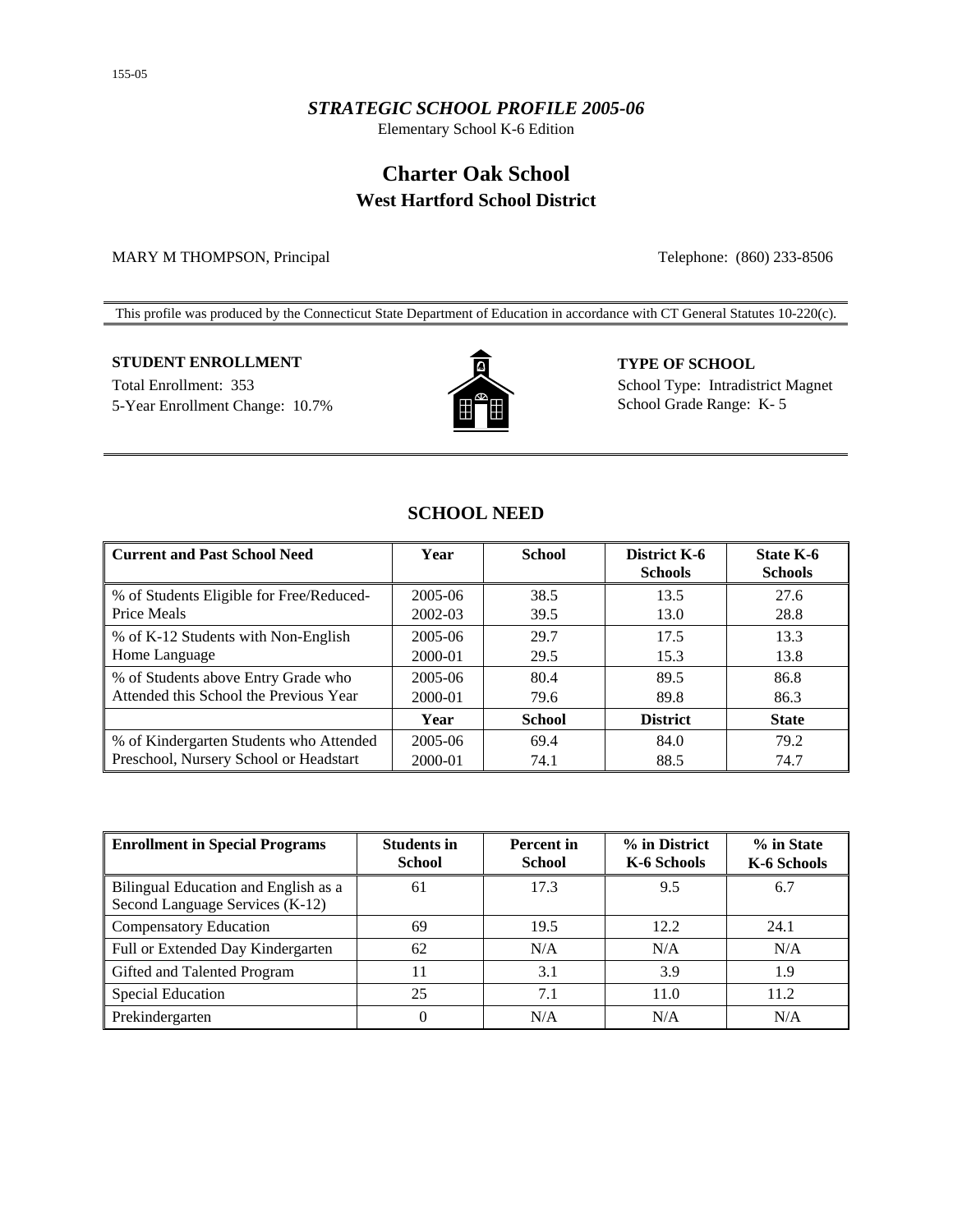| <b>Race/Ethnicity</b> | <b>Number</b> | <b>Percent</b> | 74.8%<br><b>Total Minority 2005-06</b> |
|-----------------------|---------------|----------------|----------------------------------------|
| American Indian       |               | 0.3            | <b>Total Minority 2000-01</b><br>61.4% |
| Asian American        | 56            | 15.9           |                                        |
| <b>Black</b>          | 82            | 23.2           |                                        |
| Hispanic              | 125           | 35.4           | 决定                                     |
| White                 | 89            | 25.2           |                                        |

| <b>Total Minority 2005-06</b> | 74.8% |
|-------------------------------|-------|
| <b>Total Minority 2000-01</b> | 61.4% |



#### **EFFORTS TO REDUCE RACIAL, ETHNIC, AND ECONOMIC ISOLATION**

Connecticut law requires that school districts provide educational opportunities for their students to interact with students and teachers from diverse racial, ethnic, and economic backgrounds. This may occur through programs with other schools, distance learning, or other experiences. Below is the description submitted by this school of how it provides such experiences.

Charter Oak Academy of Global Studies is an intra-district magnet school. Children attending other elementary schools are welcomed to attend this school as magnet students. Through district and school orientation meetings, brochures, special events, visitations and tours, community members are informed about the offerings and enhancements available to potential magnet families. The many flags that fly at Charter Oak Academy represent the countries of our school's culturally diverse population. Students have the opportunity to experience and learn about cultural diversity in their daily peer interactions and also have numerous opportunities to explore the cultures of the world through our Global Studies Curriculum.

Students explore a variety of cultures to enhance their understanding and appreciation of the world tapestry through the use of a wide range of texts, field studies, guest speakers, Internet links and cultural experiences in the visual and performing arts. A yearly International Celebration provides an audience for students' learning and independent investigations as they bring the many cultures to life for the school community.

Charter Oak received a grant from the State of Connecticut to build connections between home and school. Second grade teachers invited parents and community members to learn Literacy strategies and techniques to better help their children learn at home.

Charter Oak once again welcomed parents to come together to learn about the Love and Logic Program to encourage the parent/teacher connection with children's social and emotional growth. Some parents attended the training for the first time, while others continued the learning they had begun a year ago. This partnership with parents has shown positive results in forging stronger parent/teacher/student bonds.

In addition to this broad-based curriculum, we forge connections closer to home through our participation in Summer Share with the Annie Fisher School and the Esteem Program with Canton High School. Charter Oak renewed its association with the Bushnell Partners Program with several cultural offerings. Many of the student participants, as well as the artists and educators providing these programs, represent a range of ethnic and racial backgrounds further broadening our students' academic and social experiences.

Our school families, many of whom are new to this country, participate in the numerous activities and programs we offer through our Family Resource Center and PTA. Family FUNdamentals, People Empowering People, a parent leadership program, and other offerings enable us to enhance family understanding of and involvement in the academic lives of their children. Family Book Club, C.H.A.T., a program for parents of third grade students to learn and talk about the academic subjects their children are studying, and parent Math and Science nights are examples of programs offered by Charter Oak teachers that encourage parents and children to learn together.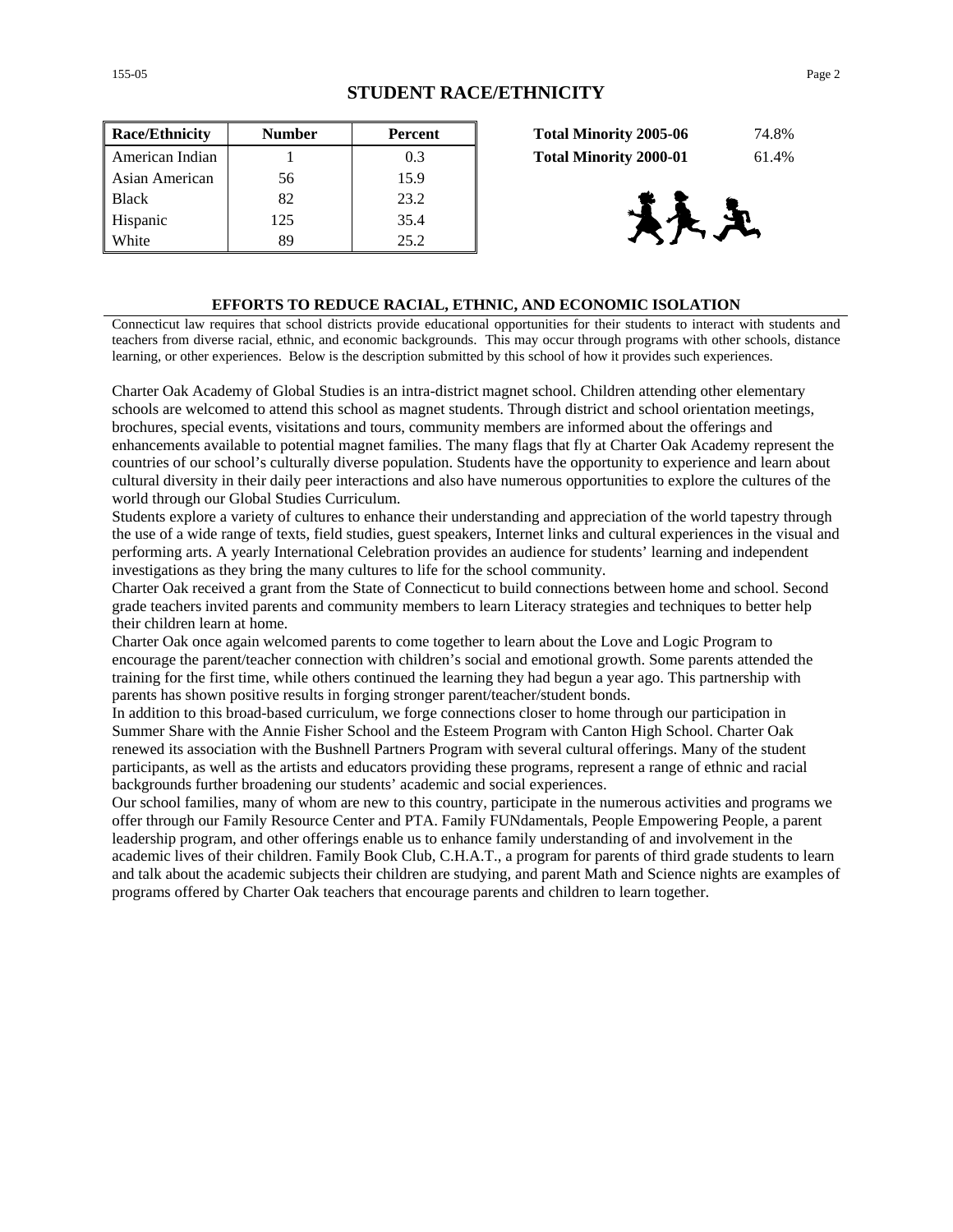## **SCHOOL RESOURCES**

| Time*                               | `chool | District | $-$       |  |
|-------------------------------------|--------|----------|-----------|--|
| <b>Instructional</b>                |        | - K-0    | State K-6 |  |
| Total Hours of Instruction Per Year | 991    | 991      | 988       |  |

\*State law requires at least 900 hours for grades 1 through 12 and full-day kindergarten, and 450 hours for half-day kindergarten.

| <b>TECHNOLOGY</b> | % of Classrooms, Libraries,<br>and Laboratories Wired for: | <b>School</b> | District K-6 | State K-6 |
|-------------------|------------------------------------------------------------|---------------|--------------|-----------|
|                   | Video                                                      | 100.0         | 100.0        | 63.0      |
|                   | Voice                                                      | 100.0         | 100.0        | 72.3      |
|                   | Internet Access                                            | 100.0         | 100.0        | 96.5      |
|                   | Multi-Room Network (LAN)                                   | 100.0         | 100.0        | 77.3      |

| <b>Computers</b>                                | <b>School</b> | Dist K-6 | <b>State K-6</b> | This school                   |
|-------------------------------------------------|---------------|----------|------------------|-------------------------------|
| # of Students Per Academic Computer             | 2.7           | 4.1      | 3.9              | does not have a               |
| % of Computers that are High or Moderate Power  | 100.0         | 95.0     | 80.8             | functional<br>satellite link. |
| % of Computers with Internet Access, All Speeds | 100.0         | 100.0    | 96.5             |                               |
| % of Computers with High Speed Internet Access  | 100.0         | 100.0    | 95.4             |                               |
| % of Internet Computers with Filtering Software | 100.0         | 100.0    | 97.6             |                               |

#### **LIBRARY MATERIALS**

Free on-line access to periodicals, newspapers, and other resources is available to all Connecticut schools through the Connecticut Digital Library.

| <b>Print and Non-Print Materials</b>                    | <b>School</b> | Dist K-6 | State K-6 |
|---------------------------------------------------------|---------------|----------|-----------|
| # of Print Volumes Per Student*                         | 41.1          | 32.4     | 27.2      |
| % of Print Volumes Purchased in<br>the Last Three Years | 6.9           | 11.5     | 13.6      |
| # of Print Periodical Subscriptions                     |               | 21.5     | 15.1      |
| # of Non-Print Materials                                | 100           | 247.7    | 408 S     |

\*Because a certain number of volumes are needed for a library of adequate breadth and depth, a small school may need a higher number of volumes per student.

### **STAFFING RESOURCES**



|         | <b>Average Class Size</b> | <b>School</b> | <b>District</b> | <b>State</b> | Administrators                   | 1.0 | 1.0 |
|---------|---------------------------|---------------|-----------------|--------------|----------------------------------|-----|-----|
| Gr. K   | $2005 - 06$               | 20.7          | 20.2            | 18.3         | Department Chairs                | 0.0 | 0.0 |
|         | 2000-01                   | 18.0          | 19.3            | 18.1         | Library/Media Staff              | 1.0 | 1.0 |
| Gr. 2   | 2005-06                   | 16.8          | 19.5            | 19.7         | Counselors, Social Workers,      | 1.8 | 1.8 |
|         | 2000-01                   | 15.0          | 19.7            | 19.5         | and School Psychologists         |     |     |
| Gr. $5$ | $2005 - 06$               | 17.7          | 22.4            | 21.2         | <b>Other Professionals</b>       | 2.0 | 2.0 |
|         | 2000-01                   | 16.3          | 20.8            | 21.7         | # of Non-Certified Instructional | 7.0 | 7.0 |

| <b>G RESOURCES</b> |               |                 |              | <b>School Staff Count</b><br><b>Full-Time Equivalent</b> | 2005-06 | 2004-05 |
|--------------------|---------------|-----------------|--------------|----------------------------------------------------------|---------|---------|
|                    |               |                 |              | # of Certified Staff                                     |         |         |
|                    |               |                 |              | <b>Teachers</b>                                          | 29.7    | 27.7    |
| 'lass Size         | <b>School</b> | <b>District</b> | <b>State</b> | Administrators                                           | 1.0     | 1.0     |
| 2005-06            | 20.7          | 20.2            | 18.3         | Department Chairs                                        | 0.0     | 0.0     |
| 2000-01            | 18.0          | 19.3            | 18.1         | Library/Media Staff                                      | 1.0     | 1.0     |
| 2005-06            | 16.8          | 19.5            | 19.7         | Counselors, Social Workers,                              | 1.8     | 1.8     |
| 2000-01            | 15.0          | 19.7            | 19.5         | and School Psychologists                                 |         |         |
| 2005-06            | 17.7          | 22.4            | 21.2         | <b>Other Professionals</b>                               | 2.0     | 2.0     |
| 2000-01            | 16.3          | 20.8            | 21.7         | # of Non-Certified Instructional                         | 7.0     | 7.0     |

| <b>Professional Staff Race/Ethnicity</b>                 | 2005-06       | 2004-05             | 2000-01   |
|----------------------------------------------------------|---------------|---------------------|-----------|
| % Minority                                               | 8.1           | 5.6                 |           |
| <b>Professional Staff Experience and Training</b>        | <b>School</b> | <b>District K-6</b> | State K-6 |
| Average Number of Years Experience in Connecticut        | 9.8           | 10.9                | 12.8      |
| % with Master's Degree or Above                          | 73.0          | 70.1                | 80.5      |
| % Trained as Mentors, Assessors, or Cooperating Teachers | 35.1          | 34.4                | 30.4      |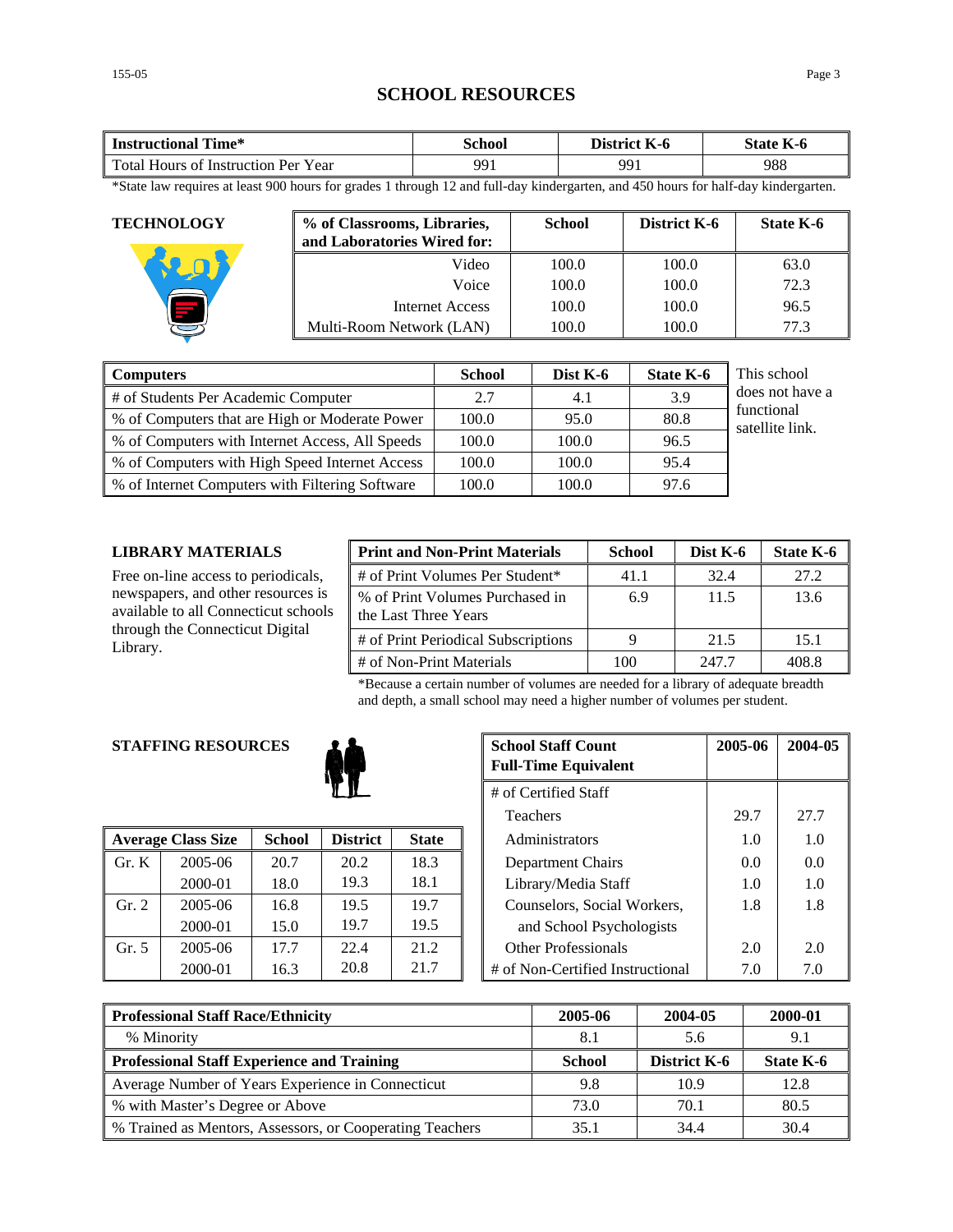| <b>Selected Subject Areas, Grade 5</b> |               | <b>Estimated Hours of Instruction Per Year</b> |              |                                       |  |  |
|----------------------------------------|---------------|------------------------------------------------|--------------|---------------------------------------|--|--|
|                                        | <b>School</b> | <b>District</b>                                | <b>State</b> | <b>Technology</b><br><b>Supported</b> |  |  |
| Art                                    | 36            | 36                                             | 32           | No                                    |  |  |
| <b>Computer Education</b>              | $\Omega$      | 2                                              | 17           | N/A                                   |  |  |
| English Language Arts*                 | 427           | 420                                            | 425          | No.                                   |  |  |
| Family and Consumer Science            | 0             | $\theta$                                       |              | N/A                                   |  |  |
| Health                                 | 31            | 30                                             | 23           | No                                    |  |  |
| Library Media Skills*                  | 18            | 18                                             | 19           | No                                    |  |  |
| Mathematics*                           | 202           | 200                                            | 192          | N <sub>0</sub>                        |  |  |
| Music                                  | 36            | 36                                             | 34           | N <sub>0</sub>                        |  |  |
| Physical Education                     | 54            | 54                                             | 41           | No                                    |  |  |
| Science*                               | 76            | 79                                             | 96           | No                                    |  |  |
| Social Studies*                        | 75            | 73                                             | 96           | No                                    |  |  |
| <b>Technology Education</b>            | $\Omega$      | $\Omega$                                       |              | N/A                                   |  |  |
| <b>World Languages</b>                 | 36            | 41                                             | 11           | N <sub>0</sub>                        |  |  |

## **SCHOOL PROCESSES**

\*Interdisciplinary Approach

### **World Language**

Formal instruction (at least 1 hour per week) in a world language starts in grade 1 in this school. In Connecticut, 4.3% of K-6 schools have started world language instruction at this grade or earlier.

| Types of Remedial Instructional Services<br><b>Provided to Students Lacking Basic Skills</b> | Available in<br><b>Mathematics</b> | Available in<br><b>Language Arts</b> |
|----------------------------------------------------------------------------------------------|------------------------------------|--------------------------------------|
| <b>Pull-Out Instruction</b>                                                                  | Yes                                | Yes                                  |
| In-Class Tutorial                                                                            | Yes                                | Yes                                  |
| After School Program                                                                         | Yes                                | Yes                                  |
| Summer School (2005)                                                                         | Yes                                | Yes                                  |
| Other                                                                                        | No                                 | No                                   |



#### **Interactive Distance Learning**

This school does not utilize interactive distance learning. Interactive distance learning ranges from on-line courses with student-instructor interaction via the internet to live classroom interaction through two-way audio and video transmissions.

| <b>Student and Teacher Statistics</b>                                                    | School | <b>District K-6</b> | State K-6 |
|------------------------------------------------------------------------------------------|--------|---------------------|-----------|
| % of Students Retained in Grade after 2004-05 School Year                                | 0.6    | 0.3                 |           |
| Teacher Attendance, 2004-05: Average # of Days Absent Due<br>to Illness or Personal Time | 7.4    | 6.7                 | 8.4       |
| % Certified Staff Assigned to Same School the Previous Year                              | 75.7   | 80.1                | 84.5      |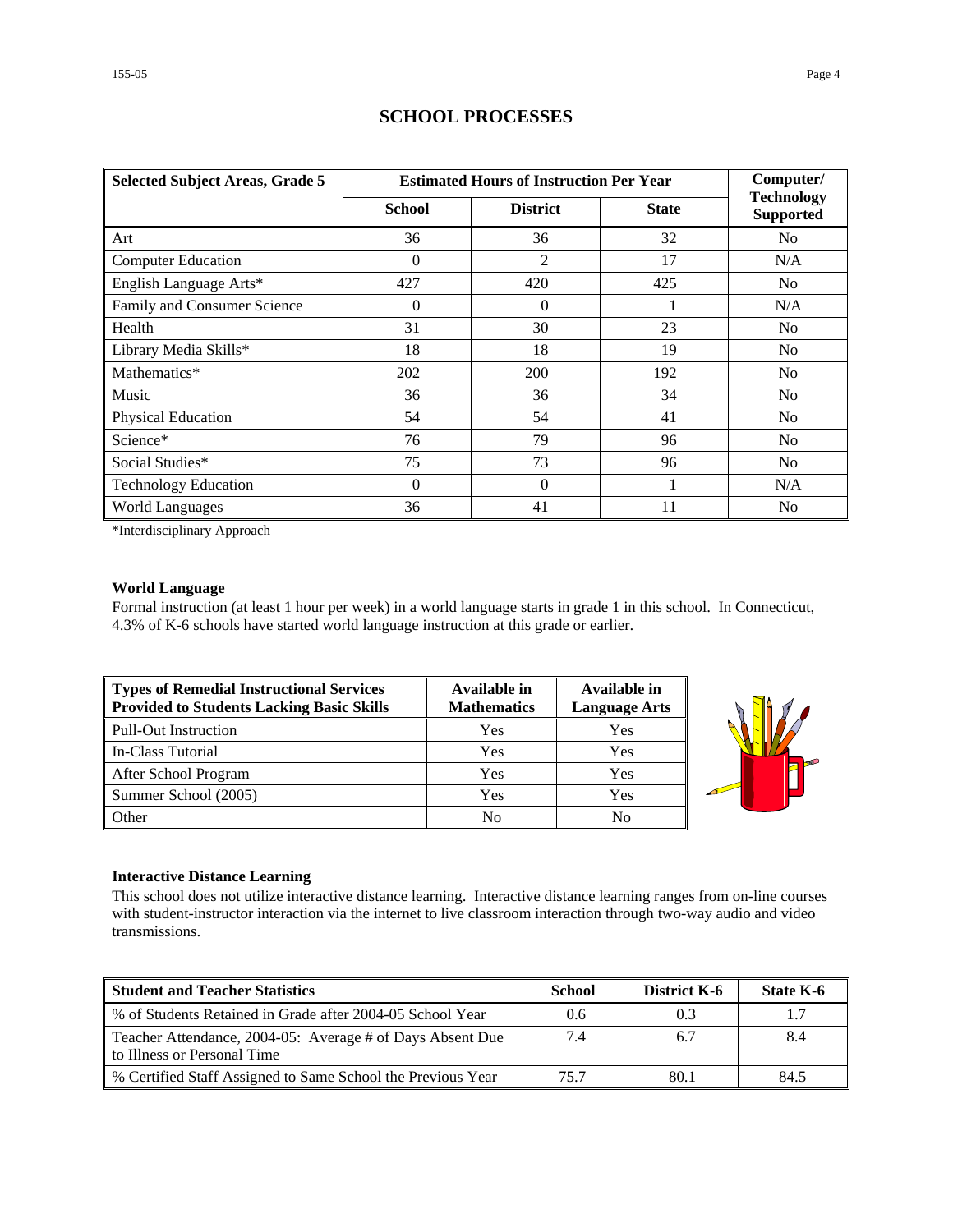## **STUDENT PERFORMANCE**

**Connecticut Mastery Test, Fourth Generation, % Meeting State Goal:** The state goal was established with the advice and assistance of a cross section of Connecticut educators. The Goal level is more demanding than the state Proficient level, but not as high as the Advanced level, reported in the No Child Left Behind Report Cards.

| <b>Connecticut Mastery Test</b> |                    | <b>School</b> | <b>District</b> | <b>State</b> | <b>Of All Schools in State</b> |           |
|---------------------------------|--------------------|---------------|-----------------|--------------|--------------------------------|-----------|
| % Meeting State Goal in:        |                    |               |                 |              | Lowest $%$                     | Highest % |
| Grade 3                         | Reading            | 35.1          | 60.5            | 54.4         | 2.0                            | 94.3      |
|                                 | Writing            | 39.3          | 68.4            | 61.0         | 2.4                            | 100.0     |
|                                 | <b>Mathematics</b> | 42.1          | 66.8            | 56.3         | 4.1                            | 100.0     |
| Grade 4                         | Reading            | 44.4          | 71.5            | 57.8         | 2.8                            | 96.4      |
|                                 | Writing            | 45.5          | 68.6            | 62.8         | 2.8                            | 96.1      |
|                                 | Mathematics        | 40.0          | 68.9            | 58.8         | 3.4                            | 96.4      |
| Grade 5                         | Reading            | 62.3          | 75.9            | 60.9         | 0.0                            | 97.1      |
|                                 | Writing            | 67.9          | 76.1            | 65.0         | 5.6                            | 98.3      |
|                                 | <b>Mathematics</b> | 60.4          | 73.2            | 60.7         | 0.0                            | 100.0     |
| Grade 6                         | Reading            | N/A           | N/A             | N/A          | N/A                            | N/A       |
|                                 | Writing            | N/A           | N/A             | N/A          | N/A                            | N/A       |
|                                 | <b>Mathematics</b> | N/A           | N/A             | N/A          | N/A                            | N/A       |



The figures above were calculated differently than those reported in the No Child Left Behind (NCLB) Report Cards. Unlike NCLB figures, these results reflect the performance of students with scoreable tests who were enrolled in the district at the time of testing, regardless of the length of time they were enrolled in the district.

| <b>Physical Fitness</b> |                       | <b>School</b> | <b>District</b> | <b>State</b> |
|-------------------------|-----------------------|---------------|-----------------|--------------|
|                         | % Passing All 4 Tests |               |                 |              |
|                         | Grade 4               | 7.3           | 37.3            | 33.6         |
|                         | Grade 6               | N/A           | N/A             | N/A          |

| ness<br>11 4 Tests | School | <b>District</b> | <b>State</b> | <b>Student Attendance</b> | School | <b>District</b><br>K-6 | <b>State</b><br>K-6 |
|--------------------|--------|-----------------|--------------|---------------------------|--------|------------------------|---------------------|
| Grade 4            |        |                 | 33.6         | % on October 1, 2005      | 98.3   | 98.0                   | 96.5                |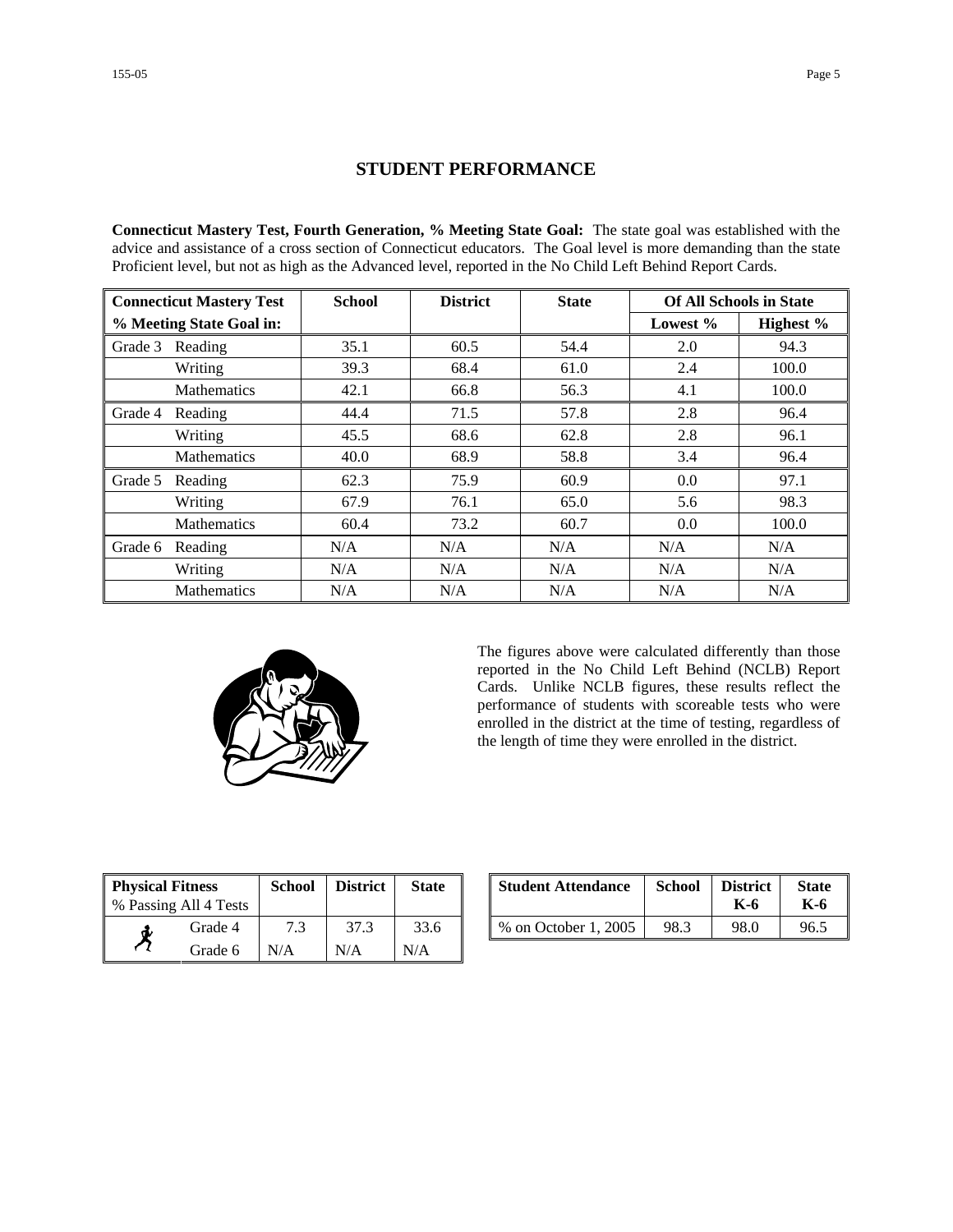Below is a summary, submitted by this school, of the major trends in student performance and accomplishments that indicate sustained improvement over time. Also, areas of need are identified and plans to address these needs are presented.

*Student Performance* – Although the averages over the past four years demonstrate that 56% of the 4th grade students reached goal or above for Math, 45% Reading and 67% Writing on average, those tests were based solely on the 4th grade CMT's. The addition of grades 3 and 5 has provided additional baseline data from which to work. We believe this other information and test data is a more accurate picture of our student's skills. The test results contain greater portions of the student population. Based on the reflections of our current scores, 47% of our students meeting goal or above for Math, 47% for Reading and 51% for Writing, we are implementing instructional interventions to meet the needs of our students.

The 2006-2007 school goals will include three essential parts:

- Standards Based Curriculum.
- Ongoing Formative Assessments to drive instruction.
- Best Instructional Practices to enhance student learning.

*Student Accomplishments* – A team of seven Charter Oak students competed in Connecticut's Odyssey of the Mind competition and was selected to compete in the international competition in Iowa this spring. An overwhelming number of Charter Oak students participated in Inter El, a select group of musicians chosen from the eleven elementary schools in the district.

*Plans for Improvement* – In an effort to sustain the school's academic improvement, a full-day preschool program was added in order to ensure a developmentally appropriate learning balance between child-chosen and teacherassigned learning. A renewed focus will be placed on the writing process with additional staff development, supports, and resources being offered to teachers. A new Math program will be added to fifth grade with accompanying staff development. Readers' and Writers' workshops will continue to provide a systematic and explicit literacy instruction, and differentiated instruction will continue to be the cornerstone for all instruction at Charter Oak. A team approach will be used to enhance our efforts to examine student work in order to further skillfully perfect our instruction.

#### **SUPPLEMENTAL SCHOOL INFORMATION**

The space below was optionally used by this school to describe aspects of the school not presented elsewhere in the profile. For instance, character education or programs designed to improve school climate may be described.

An overwhelming spirit of community is the result of the powerful connection between school and home. The strong commitment to academic excellence, the success of every child, the celebration of the school's diversity, and the need to provide an enriched learning environment and the education of the whole child is embraced by the entire community and plays a key role in the improved achievement of the children.

Our commitment to the development of the gifts and talents of each child is clearly evident in our academic programs which are all characterized by high expectations and a rigorous curriculum. The School Improvement Plan continues to provide the vehicle for monitoring and assessing the effectiveness of our programs and pedagogy. Action Plans provide direction in the basic skills of Reading, Writing and Mathematics by identifying specific needs for resources and teacher training necessary to expeditiously and effectively address these areas. Additionally, teachers continue to actively pursue professional growth opportunities.

Charter Oak's Boundless Playground–Parents, teachers, personnel from the town and schools and Boundless Playground staff all willingly participated in creating a place where all children play together regardless of any limitations they may have. This is a dynamic and priceless addition to the school. Extended-day programs have also become a hallmark of the school. Explorations, Marvelous Mondays and Wonderful Wednesdays provide rich learning experiences beyond the school day in academics, technology and the arts. Approximately 250 students attended each of the Explorations sessions this year. Other enrichment programs during and after the school day include but are not limited to: Spanish instruction K-5, Bushnell Partnership, UCONN's Math3 Program, Homework Center and instrumental music tutorials. The renowned children's book author, Patricia Pollacco joined our community for a special presentation. Through the sharing of *Thank you Mr. Faulker, The Keeping Quilt*, and *Pink and Say*, reinforcing the spirit of community and family involvement.

Strategic School Profiles may be viewed on the internet at www.state.ct.us/sde. A more detailed, searchable SSP database, data tables, and additional CT education facts are also available at this site. For the school/district website, see **www.whps.org/school/charteroak/index.htm**